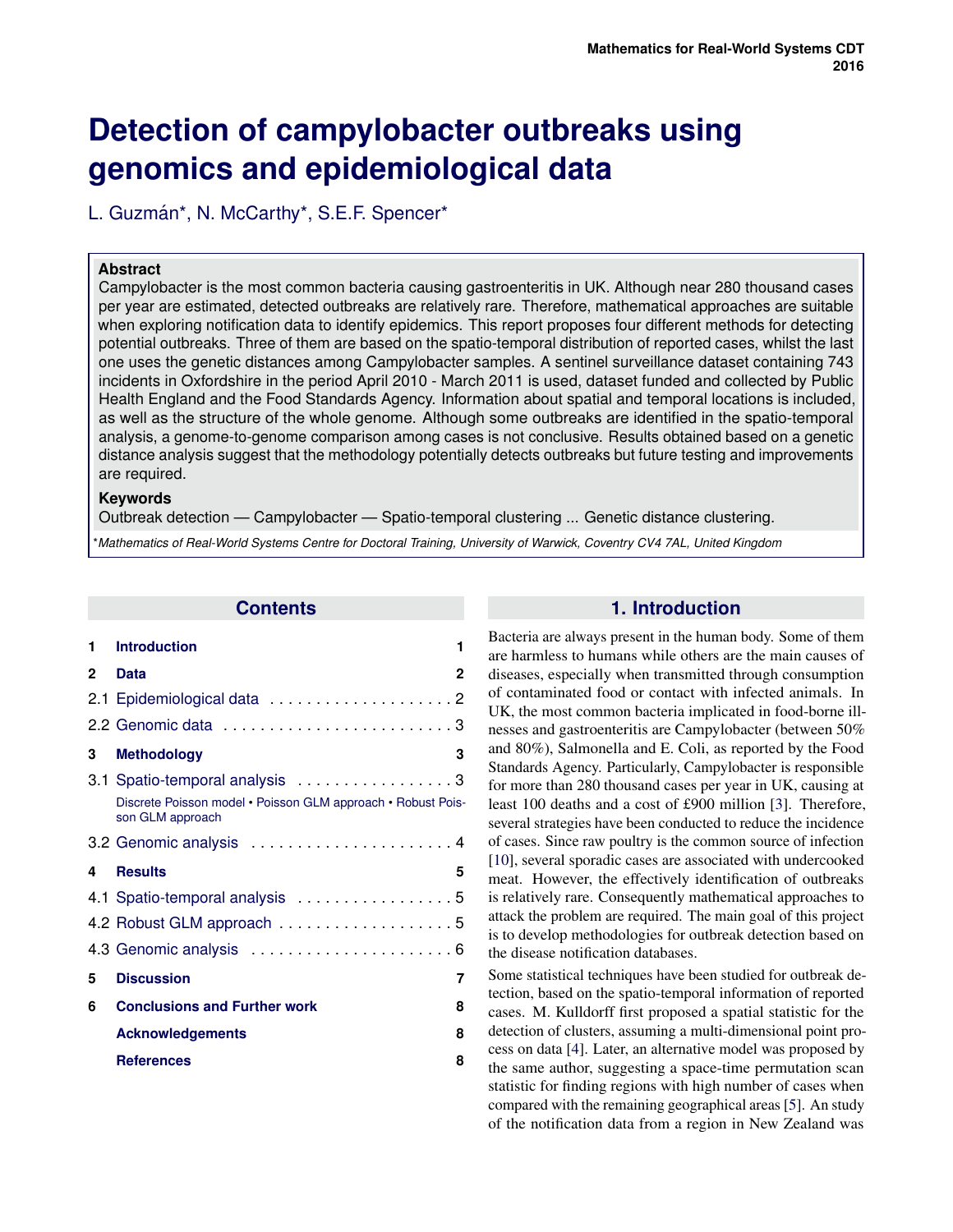described by [\[12\]](#page-7-6). It assumes that the number of cases per cell follows a Poisson distribution and the estimation of the risk associated is calculated performing a Bayesian hierarchical model. On the other hand, the analysis of outbreak detection based on the genome has been focussed on detecting the host of the bacteria before transmission to humans. In [\[9\]](#page-7-7) and [\[11\]](#page-7-8) genotyping models are proposed to determine the source of infections.

This study had access to the reported cases of Campylobacteriosis in Oxfordshire, for a period of April 2010 - March 2011. The dataset included demographic, spatial and temporal information, as well as the whole genome of collected samples. None of the models developed in literature have had access to both sources of data. This document is organised as follows. Chapter [2](#page-1-0) describes the databases and gives an overview of the data. Chapter [3](#page-2-1) describes the methodologies proposed. Chapter [4](#page-4-0) detailes the results obtained when applying the procedures to the databases. Finally, in Chapter [5](#page-6-0) the results are discussed

# **2. Data**

<span id="page-1-0"></span>Public Health of England and the Food Standards Agency monitored *Campylobacteriosis* cases through a sentinel surveillance in Oxfordshire, UK. A first part of the data collected included information of the location and date of confirmed cases from April 2010 to March 2011, as well as certain demographic variables. Additionally, a second database was constructed, comprising the genome sequences for the cases with available processed isolates. Only 745 of the 999 cases were considered, excluding those who traveled from abroad in the previous weeks of the report. A detailed description of the data is described in the following subsections. First an overview of the epidemiological data is presented, giving a qualitative insight into the possible outbreaks. Finally a detailed description of the genomic data is covered. Some notation is also introduced.

## <span id="page-1-1"></span>**2.1 Epidemiological data**

For each case, age, gender, address (postcode) and reported date are included. When date was missing, it was replaced by the date of notification to Public Health England. For the analysis in this study, the area of Oxfordshire was partitioned in the 104 postcode sectors according to the 2011 census, obtained from the Office of National Statistics. This division is the smaller possible based on postcodes, where each sector comprises a population average of 5000 inhabitants, compared to the total of 612827 in Oxfordshire. Therefore, postcode sectors are smaller in urban areas than in rural zones, as shown in Figure [1.](#page-1-2)

First, the distribution of occurrences as a function of time is analysed. In Figure [2](#page-1-3) the points represent the amount of cases per week, starting in April 2010, while each bar corresponds to the average amount of cases per month. The peak observed in May, June and July represents a typical seasonal rise, result

<span id="page-1-2"></span>

**Figure 1.** (Left) Partition of Oxfordshire in postcode sectors. (Right) Population density in Oxfordshire, according to the 2011 census. Sectors with high population density are enclosed in smaller areas.

that coincides with previous Campylobacteriosis seasonality studies [\[7\]](#page-7-9). Although there are some peaks in weeks 13 and 26, it is not strong evidence for classifying them as outbreaks. Nevertheless, October and February have a number of cases larger than expected compared to the overall, events that should be tested in the quantitative analysis.

<span id="page-1-3"></span>

**Figure 2.** Number of reported cases per week, from April 2010 to March 2011. The average of occurrences per month are represented with bars.

Second, an evaluation of the frequency of cases as a function of age is performed to infer potential outbreaks. In Figure [3](#page-2-3) the distribution of age is visualised on a box plot for each week, starting in April 2010. Weeks 1, 38, 39 and 42 are not displayed since they are composed by few cases (less than 7 cases) and the box plots were not significative. In spite of the fact that median for some weeks are larger than the average (e.g week 5 and 20), no inference could be drawn that they were potential outbreaks. However, in other studies there has been notified breakouts where all individuals were within the same age-group, as in [\[13\]](#page-7-10). Therefore, these observations potentially support results obtained from quantitative analysis. Finally, a study of the incidence of gender and type of location (rural or urban) is performed. Figure [4](#page-2-4) (top) shows the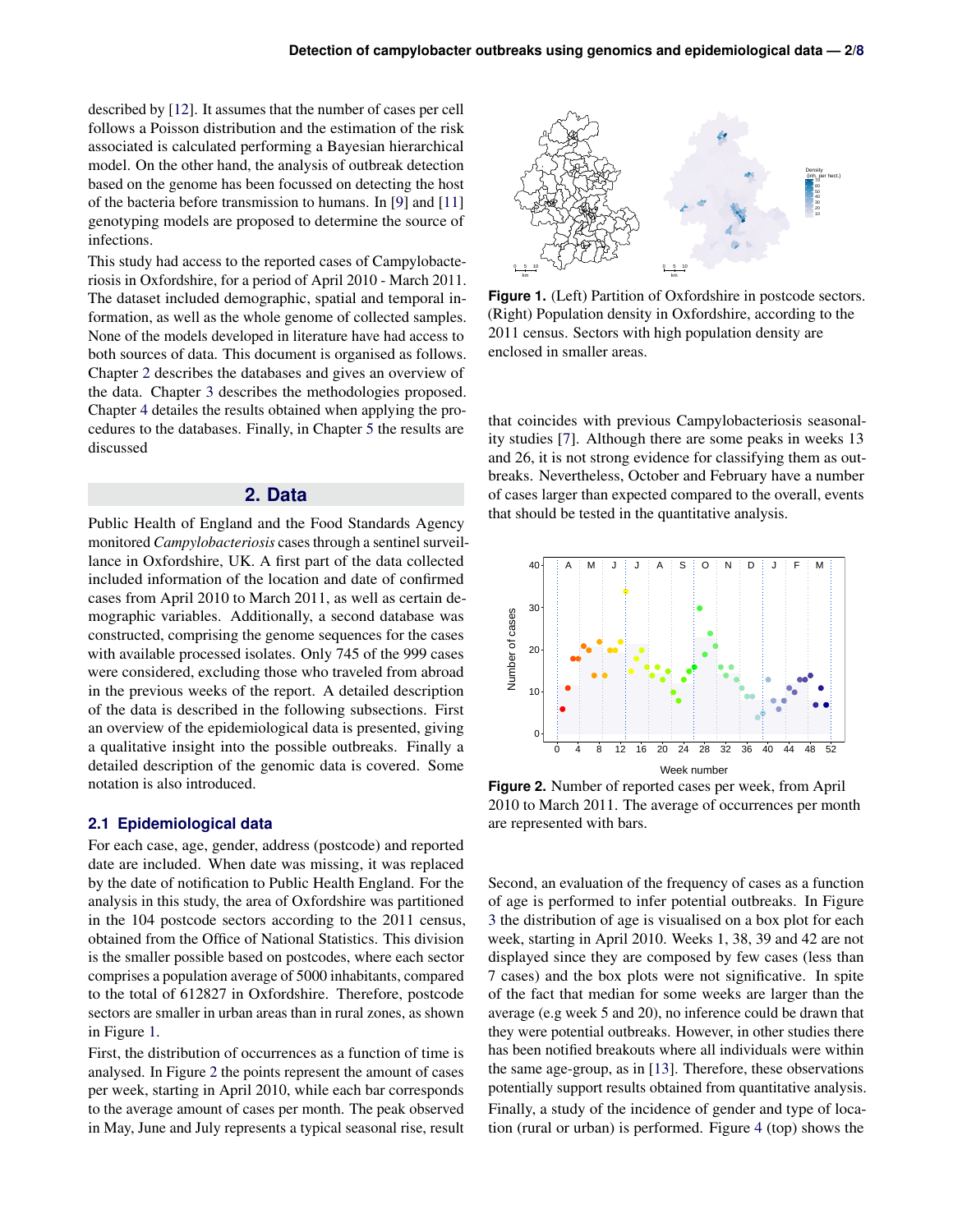<span id="page-2-3"></span>

**Figure 3.** Distribution of age of reported cases per week, from April 2010 to March 2011, excluding those with less than 7 cases. The horizontal dotted line corresponds to the median of age in UK (38.6 years), as calculated in the 2011 census. For each box plot, the first and third quartiles are represented by the bottom and the top of the rectangle, while the middle line shows the median. The upper whisker extends from the third quartile to the maximum value below 1.5 times the inter-quartile distance. Similarly for the lower whisker.

percentage of female cases per week, compared to the ratio of female/total of Oxfordshire in the 2011 census (50.6%). In general, males reports are more frequent than females ones as observed in previous analysis performed in UK [\[7\]](#page-7-9). Two possible outliers are observed in weeks 3 and 26, where the ratio is larger than 75%. On the other hand, Figure [4](#page-2-4) (bottom) displays the percentage of rural cases, compared to the Oxfordshire ratio (33.4%). Reported incidences in rural sectors exhibited several peaks in contrast to urban cases. [\[7\]](#page-7-9) reported a significant correlation between Campylobacter samples and agricultural environments. Generally, agricultural activities includes manipulation of poultry, cattle and other host animal for Campylobacter, having an effect on incidence rates. Although some weeks as the 34 have extreme values, no inference can be made about the existence of outbreaks. Oxfordshire is mostly rural, where the agriculture managed around 80% of the county [\[3\]](#page-7-1). Therefore, several rural cases are not necessarily confined to the same geographical region.

## <span id="page-2-0"></span>**2.2 Genomic data**

The epidemiological data described in the previous section contains a link to an additional database covering the whole Campylobacter genome of each reported case. However, this database collected by the Food Standards Agency only includes samples (*isolates*) for the 71.4% of the reported incidences (532 cases). The analysis of the sequence data was performed by the software platform BIGSdb, comparing every isolate within the database and providing a distance matrix *D* of size 532×532, based on the amount of shared *alleles*. Each  $d_{ij} \in \mathbb{R}$  represent the distance between the isolates  $c_i$  and  $c_j$ , where  $d_{ij} = 0$  indicates that both genomes are identical

<span id="page-2-4"></span>

**Figure 4.** (Top) % of reported female cases cases per week, from April 2010 to March 2011. The dashed line represents the female/total ratio of Oxfordshire in the 2011 census. (Bottom) % of reported rural cases cases per week, from April 2010 to March 2011. The dashed line represents the rural/total ratio of Oxfordshire in the 2011 census.

and  $d_{ij}$  = 1643 is the maximum possible value. A cumulative plot of the obtained distances is shown in Figure [5,](#page-2-5) where the maximum value obtained is 1637. Most of the cases are not closely related.

<span id="page-2-5"></span>

**Figure 5.** Cumulative frequency of distances between the genomes, for the 532 cases with available genetic information.

# **3. Methodology**

<span id="page-2-1"></span>The methodologies proposed in this study are divided into the spatio-temporal ones, based in the epidemiological data, and the genomic-based ones, derived from the genomic data. Although the starting point of both approaches are separated, they use the information both datasets.

## <span id="page-2-2"></span>**3.1 Spatio-temporal analysis**

In this section some methodologies for spatio-temporal data clustering are introduced. The *discrete Poisson model* [\[4\]](#page-7-3) is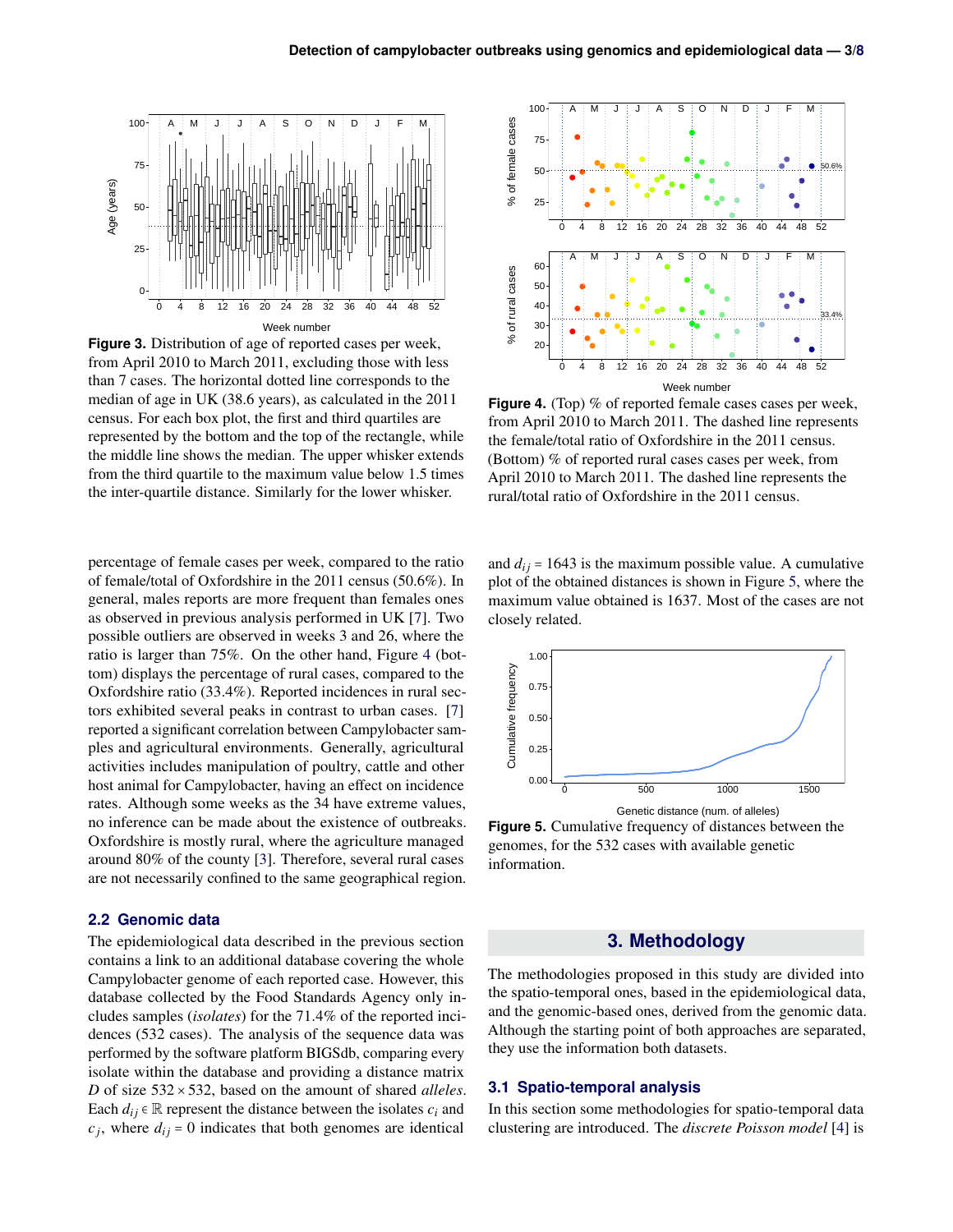described in the first subsection. Two approaches based on GLM are proposed in subsections [3.1.2](#page-3-1) and [3.1.3.](#page-3-2) Based on the partition mentioned previously, the following notation is introduced and shall be used throughout the remainder of this document. Let *S* ⊆ R be the spatial area of Oxfordshire and let  $I = [0, T]$  be the interval of time of the observed data (*T* is one year). *S* is divided into  $K = 104$  postcode sectors  $S^k$ such that  $S = \bigcup_{k=1}^{K} S^k$ . Hence, the total spatio-temporal space considered in this study is *S*×*I*.

#### <span id="page-3-0"></span>**3.1.1 Discrete Poisson model**

As described in [\[4\]](#page-7-3), the *discrete Poisson model*, or DPM, scans a collection of subsets in the spatio-temporal space  $S \times [0,T]$  to determine whether they are possible clusters, and it assumes that the number of cases per region follows a Poisson distribution. The model fixes a subset  $R \subseteq S \times [0, T]$ to examine whether it is a cluster. Let  $p$  be the probability of having the disease for an individual in *R*, and *q* for an individual in  $R^C$ . Then, the number of cases observed for every region *A* ⊆ *S* × [0,*T*] follows the distribution  $O(A) \sim Poi(p|A\cap$  $R$ | + *q*|*A* ∩  $R$ <sup>C</sup>|). A permutation test is defined according to this result: the null hypothesis consists of an homogeneous Poisson process while the alternative one is inhomogeneous; that is,  $H_0: p = q$  while  $H_a: p > q$ .

To apply the model to the epidemiological data, the software  $SaTScan^{TM}$  v9.4 was used [\[5\]](#page-7-4). The software evaluates the hypothesis using a likelihood ratio test to determine if the region *R* is a cluster or not. However, the scan is run only for a set of regions with certain predetermined characteristics: only regions with cylindrical shape are considered, that is,  $C_k \times [a,b]$ , where  $C_k$  is a circle with centre in  $c_k$  and  $0 \le a \le c_k$  $b \leq T$ . For the set of regions considered, the model chooses the most significants according to the p-value of the hypothesis test.

The SaTScan<sup>TM</sup> settings used for the epidemiological data analysis were the maximum temporal length of each cylinder was 28 days (i.e. it only considers possible clusters of maximum one month of duration). Additionally, each  $c_k$  is located in the centroid of a corresponding sector *S k* in Oxfordshire and the circle cannot include more than 25% of the total population.

# <span id="page-3-1"></span>**3.1.2 Poisson GLM approach**

The *Poisson GLM approach*, or PGLM, considers a partition in cells of the total spatio-temporal window  $S \times I$  and assumes that the number of cases per cell follows a Poisson distribution. Moreover, it estimates the parameter of each distribution applying a Poisson Generalised Linear Model. Namely, let  $\{S^k \times I^l\}_{l=1}^{k=1,\dots,K}$  $\{S^{k=1,\dots,K}\}_{l=1,\dots,L}$  be the partition of the space  $S \times I$  where  $\{S^{k}\}$ are the sectors in Oxfordshire,  $n_k$  is the population per sector and  $\{I^l\}$  is a partition of the time interval *I* in subintervals of four weeks. For each  $S^k \times I^l$ , the observed number of cases in each cell follows a Poisson distribution  $X_{kl} \sim \mathcal{P}oi(\lambda_{kl})$  where  $\lambda_{kl} = n_k \lambda_k \lambda_l$  is composed by a spatial rate  $\lambda_k$  (quantifying the spatial risk of sporadic cases) and a temporal rate  $\lambda_l$  (containing the information of seasonality).

For estimating the parameters  $\lambda_{kl}$  a PGLM is applied; that is, based on the epidemiological data the  $\lambda_{kl}$  is given by

<span id="page-3-3"></span>
$$
\log\left(\frac{\lambda_{kl}}{|S^k|}\right) = \alpha + \beta_k + \gamma_l. \tag{1}
$$

Each coefficient  $\beta_k$  is related with the epidemiological risk factor of the spatial region  $S^k$  whilst each  $\gamma_l$  depicts the temporal trend of the disease for the interval  $I^l$ . To enable identifiability, one of the  $\beta$ 's and  $\gamma$ 's is defined to be zero.

Once the  $\lambda_{kl}$ 's are estimated the probability of having at least  $x_{kl}$  cases in the cell  $S^k \times I^l$  is calculated, where  $x_{kl}$  is the number of cases reported in the epidemiological data. This probability is given by

<span id="page-3-5"></span>
$$
p_{kl} := \mathbb{P}(X \ge x_{kl}|\lambda_{kl}). \tag{2}
$$

To determine which cells are possibly containing an cluster, a threshold  $c \in (0,1]$  is chosen such that  $S^k \times I^l$  is a cluster if and only if  $p_{kl}$  <  $c$ . If more than one neighbouring region was detected, it would be considered one single cluster.

#### <span id="page-3-2"></span>**3.1.3 Robust Poisson GLM approach**

Similarly to the previous procedure, the *robust Poisson GLM approach*, or RGLM assumes that the number of cases per cell follows a Poisson distribution with a  $\lambda_{kl}$  estimation described by [\(1\)](#page-3-3). However, the estimation of  $\beta$  proposed in the subsection [3.1.2](#page-3-1) is highly sensitive to outliers [\[1\]](#page-7-11), including potential outbreaks. Consequently, a robust GLM for determining  $β$ is proposed to avoid the influence of extreme values in the estimation. The estimated parameters would then represent the distribution of sporadic cases only.

#### **3.2 Genomic analysis**

In this section a methodology for genomic data clustering is introduced. Let  $c_1$ ,..., $c_N$  be the isolates included in the analysis, and let  $D \in \mathbb{R}^{N \times N}$  be the matrix of distances  $d_{ij}$  between each pair of genomes *c<sup>i</sup>* , *c<sup>j</sup>* . An *agglomerative hierarchical clustering* algorithm, or AHC, is applied to *D*, with the aim of finding clusters of cases according to their genetic similarity. In the first step  $w = 1$  the set of clusters  $\{c_1\}, \ldots, \{c_N\}$  is considered. For the step *w* the method merges the two closest groups  $C_1^w$ ,  $C_2^w$  into one set  $C^w := C_1^w \cup C_2^w$ . The iterations continue until all data conforms a single cluster  $\{c_1, ..., c_N\}$  (in the last step  $w = W$ ). Nevertheless, each iteration requires a measure for calculating the distance between clusters, known as *linkage criteria*. In this study, the *average linkage* was chosen. That is, for two clusters *A*,*B*, the distance is given by:

<span id="page-3-4"></span>
$$
dist(A, B) = \frac{1}{|A||B|} \sum_{i=1}^{|A|} \sum_{j=1}^{|B|} d_{ij}.
$$
 (3)

Although more sophisticated linkage functions have been proposed, the simplicity of the one in equation [\(3\)](#page-3-4) fulfills the goal of this analysis.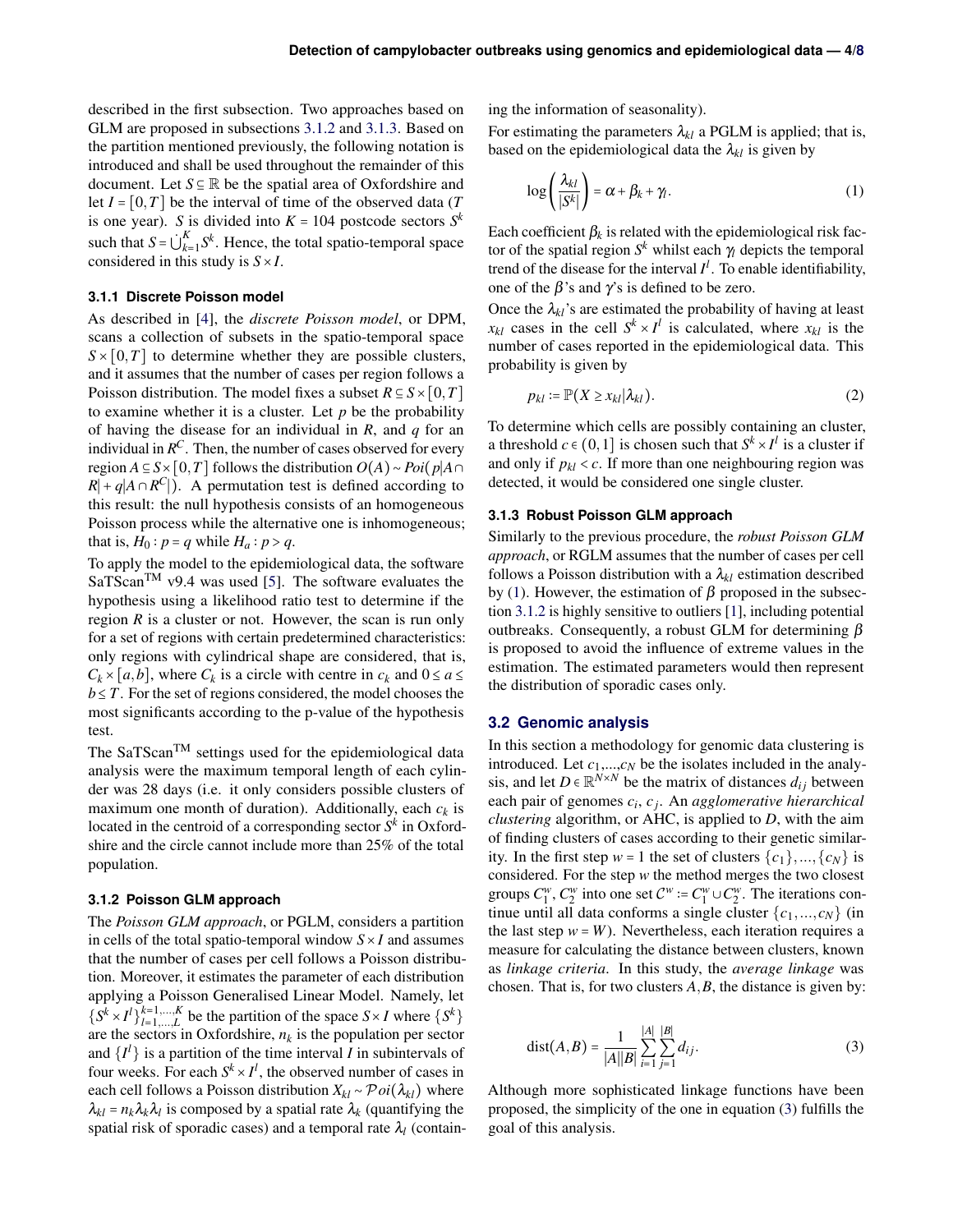The standard representation of the output of this algorithm is a binary tree or *dendogram*, where the bottom of the tree corresponds to the set of singletons  $\{c_1\}, \ldots, \{c_N\}$  and the top to the single cluster  $\{c_1, ..., c_N\}$ . Selecting a procedure for cutting the tree determines the definitive set of clusters. In genetic clustering several methods for - have been defined, as in [\[6\]](#page-7-12). However, none of them includes the spatio-temporal information of each isolate. Hence, a methodology for cutting the dendogram based on the temporal data had to be developed and is given in Algorithm [1.](#page-4-3) Although only temporal data is included; the procedure could be adapted to incorporate information of the spatial distribution.

**input** : A series of sets:  $\{\mathcal{C}^1, \mathcal{C}^2, ..., \mathcal{C}^W\}$ output: A series of maximal clusters  $\mathcal{M}^{\text{max}}$ initialise  $M$  ← empty set; for *w* in *W :1* do  $\mathcal{T}^w$  ← reported day of each  $c_i$  in  $\mathcal{C}^w$ ;  $v_w \leftarrow \text{var}(\mathcal{T}^w);$ if  $v_w < \theta$  then  $M \leftarrow M \cup C^w$ ; end end  $M^{max} \leftarrow$  maximal elements of  $M$ ;

<span id="page-4-3"></span>Algorithm 1: Methodology for cutting the tree obtained by the *agglomerative hierarchical clustering*.

The algorithm starts from the bottom of the tree, when  $w = W$ . The day in the time interval *I* when each isolate  $c_i \in C^w$  was reported is stored in a set  $\mathcal{T}^w$ . To determine if the set  $\mathcal{C}^w$  is a possible outbreak, the variance of  $\mathcal{T}^w$  is calculated. If the value is less than a threshold parameter  $\theta$ , the set  $\mathcal{C}^w$  is marked as *cluster*. The algorithm continues until  $w = 1$ . Finally, a set of *clusters* is obtained. However, only the *maximal* ones are chosen. That is, the *clusters* contained in another one are not taken into account. It can be easily proved that every *cluster* is either contained in another one or is *maximal*.

# **4. Results**

## <span id="page-4-1"></span><span id="page-4-0"></span>**4.1 Spatio-temporal analysis**

The methodologies proposed in Section [3.1](#page-2-2) were applied to the epidemiological data. The clusters detected by the DPM are given in Table [1.](#page-5-1) The geographical location and the period of time of each cluster was included, along with the p-value in order to evaluate the hypothesis test. The matrix of genetic distances between cases were computed to assess the genetic proximity between isolates. For the Campylobacter genome, a pair of samples is *genetically similar* if the distance is less than 30 *loci* approximately. Therefore, the percentage of pairs of isolates significantly related was calculated using a threshold of 30 $^1$  $^1$ .

Two outbreaks were detected by the DPM, such that the pvalue was less than 0.05. Each of them contains at least %20 of the total population. One occurred in October, while the other only in three days of July; peaks observed in the plot of cases in Figure [2.](#page-1-3) The distribution of age in both cases was irrelevant and it is not included in Table [1.](#page-5-1) Moreover, the genomes differ considerably (most of the distances were larger than 1300 loci). However, two cases in the second outbreaks were genetically correlated, with a distance of 20 loci. These two isolates could be part of a real outbreak. It is important to take into account that the source of the infection could contain non-related Campylobacter bacteria. Then, more isolates in this cluster could be part of the same outbreak. Although the genetic data gave a feedback of the results, the model does not provide any other method for testing its performance.

Comparatively, the PGLM was applied to the epidemiological data. The area of Oxfordshire was partitioned into postcode sectors as mentioned in Section [2.1.](#page-1-1) Nevertheless, the large number of cells obtained in the spatio-temporal space (1352 cells) were not suitable for estimating the parameters of the model. Consequently, the area was divided again into postcode districts, all of which are 20 times larger on average than the postcode sectors. The output of the model is included in Table [2,](#page-5-2) similarly to the previous approach. In addition to the geographical and temporal location, the probability *pkl* defined in equation [\(2\)](#page-3-5) was computed. The percentage of pairs significantly related was also calculated using a threshold of 30.

Two clusters were detected by the PGLM, when a threshold of  $c = 0.02$  was fixed (for smaller thresholds no outbreaks would be detected). The size of the population for each region is smaller than the ones detected by the DPM, since the regions here are fixed. Again, the distribution of age was not conclusive and therefore it is not shown. Additionally, the distance matrix of both cases do not provide any similarity between isolates (the closest distance was 300 loci approx.).

In addition to the outbreaks overview, the parameters  $\beta_k$  and γ*<sup>l</sup>* of the Poisson GLM were obtained. Based on these quantities, the rates  $\lambda_{kl}$  can be computed according to equation [\(1\)](#page-3-3). Moreover, the expected number of cases in the region  $S_k$  are calculated, quantifying the risk of acquiring Campylobacteriosis in each area, as shown in Figure [6.](#page-5-3) Analogously, Figure [7](#page-5-4) represents the expected number of incidents γ*<sup>l</sup>* for every interval of time. These quantities are useful for improving the understanding of the underlying epidemiological risk associated to each particular location and period of time.

#### <span id="page-4-2"></span>**4.2 Robust GLM approach**

In this section, a RGLM procedure is applied to the epidemiological data. As opposed to the PGLM approach, the RGLM algorithm was aim to ignore outliers in the calculation of the parameters  $\beta_k$  and  $\gamma_l$ . For performing this test, the function glmrob of the package robust in R was applied. In this algorithm, some predefined robust estimators are computed iteratively, as described in [\[1\]](#page-7-11). However, the algorithm did

<span id="page-4-4"></span><sup>&</sup>lt;sup>1</sup> Actually, the choice of the threshold was not relevant, since the obtained distances were considerably larger to represent related isolates.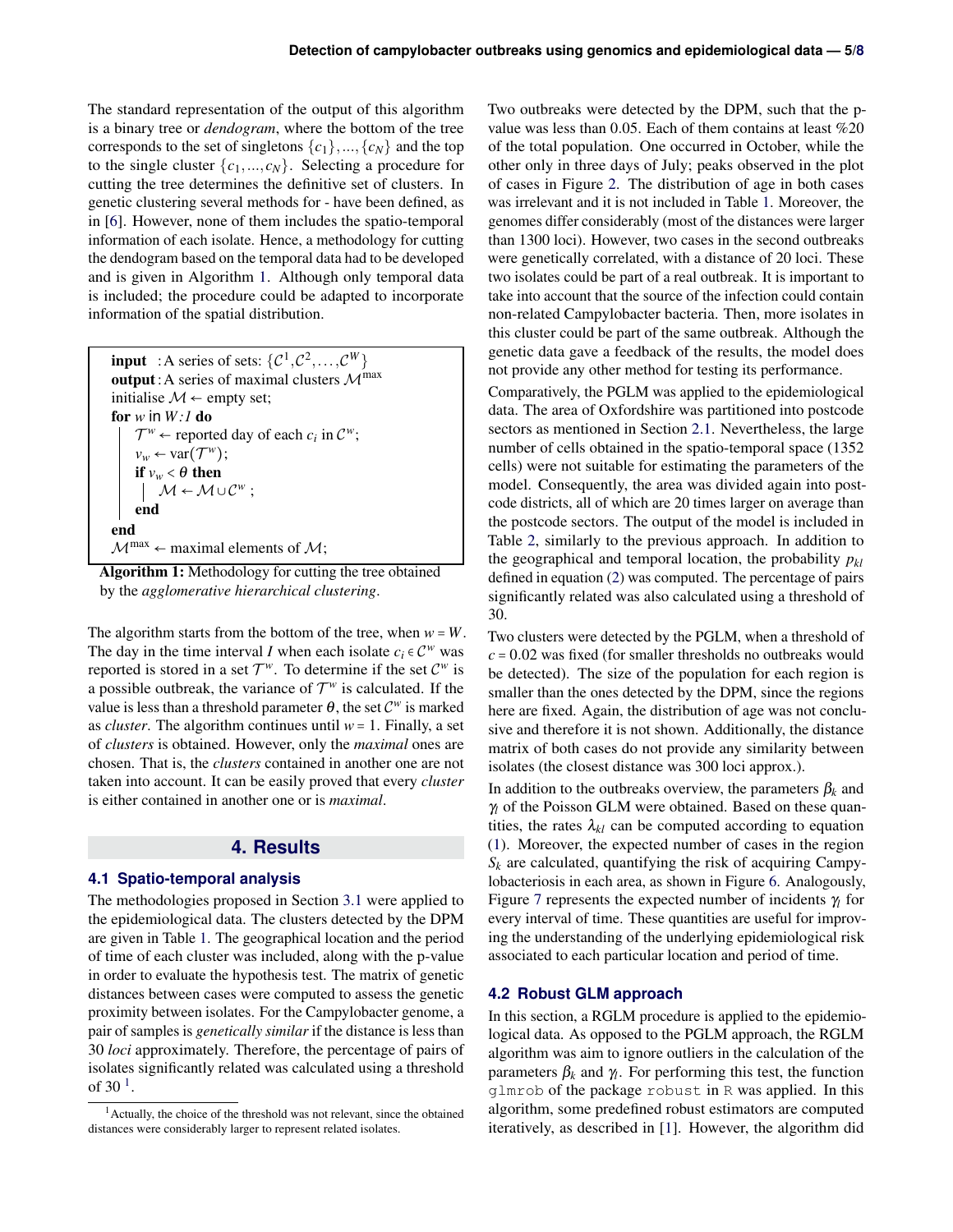<span id="page-5-1"></span>

| Outbreak | Number of | $\%$ of total | Period           | p-value | $\%$ pairs signif. |
|----------|-----------|---------------|------------------|---------|--------------------|
| No.      | cases     | population    |                  |         | related            |
|          |           | 21.74%        | 02 Oct - 26 Oct  | 0.001   | $0.0\%$            |
|          |           | 21.23%        | -02 Jul - 04 Jul | 0.014   | $6.6\%$            |

**Table 1.** Detected outbreaks applying the DPM. The minimum genetic distance between the cases is calculated to validate if they are possible clusters.

<span id="page-5-2"></span>

| Outbreak | Number of | $\%$ of total | Period          | Probability | $%$ pairs signif. |
|----------|-----------|---------------|-----------------|-------------|-------------------|
| No.      | cases     | population    |                 | $p_{kl}$    | related           |
|          |           | 7.64%         | 26 Apr - 23 May | 0.010       | $0.0\%$           |
|          |           | $9.45\%$      | 08 Nov - 05 Dec | 0.020       | $0.0\%$           |

**Table 2.** Detected outbreaks applying the PGLM. The minimum genetic distance between the cases is calculated to validate if they are possible clusters.

<span id="page-5-3"></span>

**Figure 6.** Expected number of reported Campylobacter cases in each postcode district in an interval of 4 weeks, obtained with the PGLM approach.

not converge for the epidemiological data, even if the sectors partition or the district were applied to the area of Oxfordshire. That result could indicate that no outliers were found by the algorithm. To support this statement, a *quasi Poisson GLM* was fitted to the data, since this model is able to quantify whether a Poisson distributed data has overdispersion. The result obtained showed no dispersion, suggesting that the number of cases per cell could not have spatio-temporal significant clusters. That would explain the small and differing number of results obtained by previous methods.

## <span id="page-5-0"></span>**4.3 Genomic analysis**

The AHC algorithm was applied to the genomic data to construct a tree with possible clusters. The resulting dendrogram is shown in Figure [8,](#page-5-5) where the top of the tree corresponds to a unique cluster containing all points (when the maximum distance for being a cluster is equal to 1643 alleles), while the bottom represents the set of clusters of size 1 (maximum distance equal to 0 alleles). Then, a dynamical cutting is performed as proposed in Algorithm [1.](#page-4-3) The detected outbreaks

<span id="page-5-4"></span>

Time interval (4 weeks length) **Figure 7.** Expected number of reported Campylobacter cases

in Oxfordshire, obtained with the PGLM approach.

are described in Table [3,](#page-6-1) where the number of cases and the period of time is included. Moreover, the percentage of significantly related isolates is calculated with the aim of testing the cutting performance. Nine possible outbreaks were detected, six of which were genetically close between them.

<span id="page-5-5"></span>

**Figure 8.** Dendrogram obtained when a Hierarchical Clustering is applied to the matrix of distances between reported Campylobacter cases.

Previous reports suggested that Campylobacters are genetically stable for short-term epidemiological investigations [\[8\]](#page-7-13). Therefore, the genetic proximity between isolates found in this study is conclusive to determine their connection, even if there is no other mechanism to validate the results. Nevertheless, an outbreak could be composed of two or more unrelated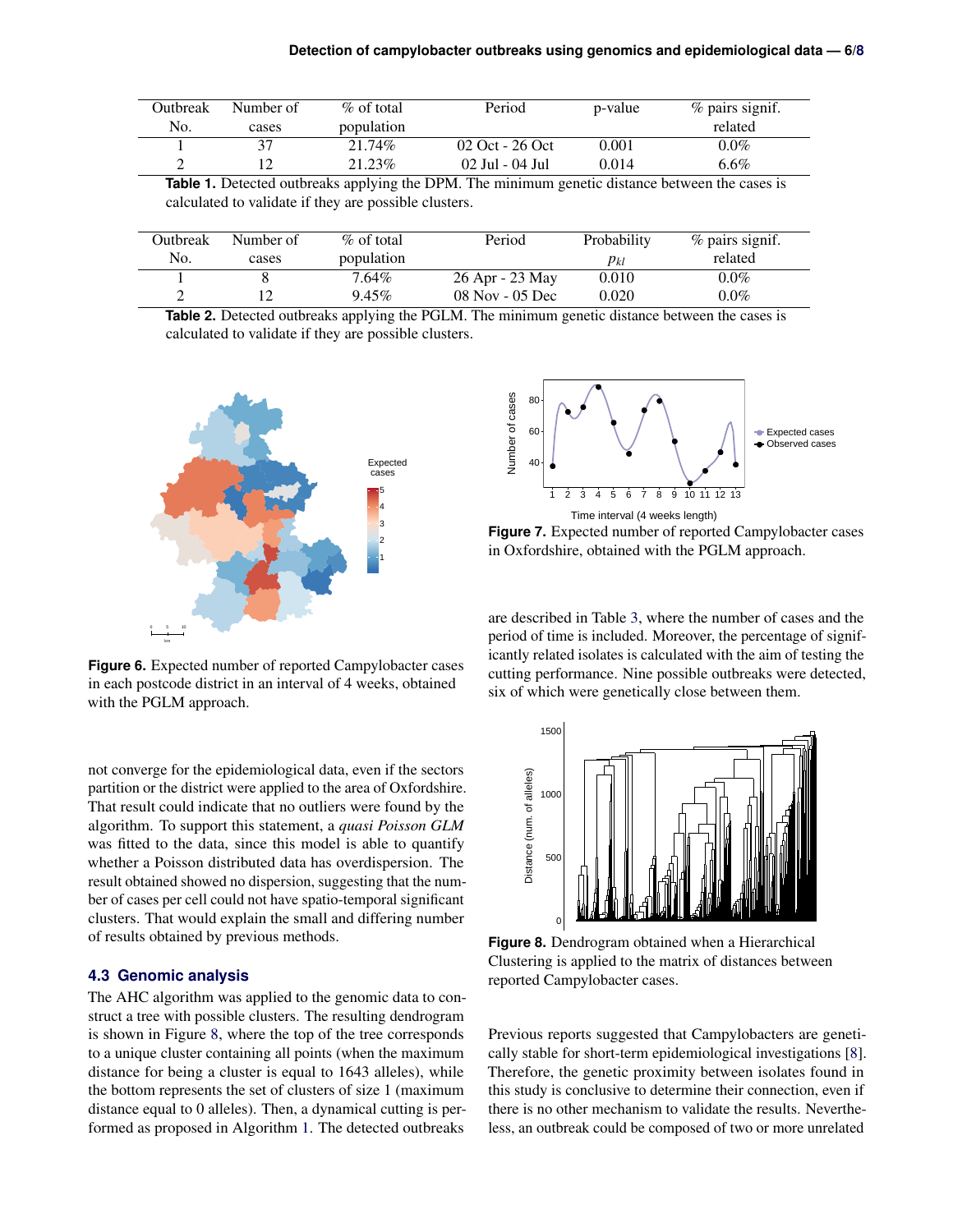Campylobacters. Then, the results in Table [3](#page-6-1) could be a subset of a larger epidemic.

<span id="page-6-1"></span>

| Outbreak Number |          | Period          | $%$ pairs sign. |
|-----------------|----------|-----------------|-----------------|
| No.             | of cases |                 | related         |
|                 | 3        | 22 Apr - 07 May | 100.0%          |
| 2               |          | 30 Apr - 17 May | 100.0%          |
| 3               | 3        | 31 Oct - 09 Nov | 100.0%          |
| $\overline{4}$  | 3        | 05 Jan - 12 Jan | 100.0%          |
| 5               |          | 16 Jan - 03 Mar | 100.0%          |
| 6               |          | 07 Jun - 24 Jun | 66.6%           |
| 7               | 3        | 10 Jun - 08 Jul | $0.0\%$         |
| 8               | 3        | 14 Aug - 04 Sep | $0.0\%$         |
|                 |          | 01 Sep - 20 Oct | $0.0\%$         |
|                 |          |                 |                 |

**Table 3.** Detected outbreaks applying the genomic analysis.

It is important to realise that none of the spatio-temporal algorithms proposed in Section [3.1](#page-2-2) was able to detect the clusters in [3.](#page-6-1) The spatial distance between the points composing the outbreak is a possible explanation for this affirmation. However, a exhaustive analysis showed that cases in outbreak No. 2 in Table [3](#page-6-1) were relatively closed in space, as shown in Figure [9.](#page-6-2) The DPM could fail in the detection of these cases since any circular region including these locations would also include areas with small number of incidents. In that case, the cluster would be not significant. In a similar way, the PGLM approach was limited only to neighbouring district regions, including those with small number of Campylobacter reports.

<span id="page-6-2"></span>

**Figure 9.** Location of cases of the outbreak No. 2 in Table [3](#page-6-1) (black points). Colors indicate the number of cases in the period of time the cluster occurred (30 Apr - 17 May).

# **5. Discussion**

<span id="page-6-0"></span>Three spatio-temporal approaches were proposed to face the problem of outbreak detection. First, the DPM was considered, with the aim of measuring spatio-temporal regions with

significantly more risk when compared with the others. The method found two outbreaks occupying large areas (covering 20% of population each one). Proposed by Kulldorff [\[4\]](#page-7-3) and commonly used for cluster detection, this approach is useful for comparing any new procedure with previous works. Second, the PGLM calculated the parameters of a GLM and computed the risk associated to each cell of a spatio-temporal partition. Although it found two possible clusters, the probability of observing them was not considerably low (it was greater than 0.01). The Figures [7](#page-5-4) and [6](#page-5-3) of expected cases per time and region respectively, are useful tools for understanding the epidemiological risk associated to each area. However, the similarities between the observed and expected cases confirm that possibly there were no noteworthy outbreaks. Finally, the RGLM attempted to calculate the parameters of the GLM ignoring potential outliers. However, the method did not converge, supporting the presumption that no significantly outbreaks occurred in the interval considered in this study.

The results achieved by the spatio-temporal methods were substantially different. Whereas no comparison test was specified, the genetic data was crucial in assessing the effectiveness of each approach. Then, the distance between pairs was calculated per each outbreak. Nonetheless, the large differences among them indicated that the testing could not be conclusive. Moreover, no all the isolates were available; then some missing information could correspond to related cases. Therefore, there are no strategies to compare or to test the efficacy of the methods proposed. Also, this project did not have access to estimated outbreaks defined by Food Standard Agency or other governmental instances. A simulation of sporadic and outbreak cases would compare the performance of these methods. Finally, although the DPM is commonly used for outbreak detection, the small size of Oxfordshire compared with usual studied regions is a limitation.

In contrast to the performance of the spatio-temporal analysis, an inspection of the genetic data detected five genetically related clusters, as shown in Table [3.](#page-6-1) The Algorithm [1](#page-4-3) effectively identified similar isolates, showing that the mixture of epidemiological with genome sequences is substantial for the identification of potential outbreaks. However, as noted previously, real clusters could contain bacteria with non-related genomes. Therefore, further investigation by experts should be considered to determine other possible individuals affected by the epidemic.

In literature, most of the algorithms used for gene sequence clustering are based in the *hierarchical clustering model* [\[2\]](#page-7-14). However, a model combining spatio-temporal and genetic information has never been suggested. The AHC together with the cutting procedure successfully incorporates both sources of data. In addition, some improvements are suggested. The function used for performing the cutting is based in the variance of the temporal distribution of cases. However, a more sophisticated criteria could be developed, including spatial or demographic variables. Also, a test should be included to determine the performance of the cutting. For instance, it could